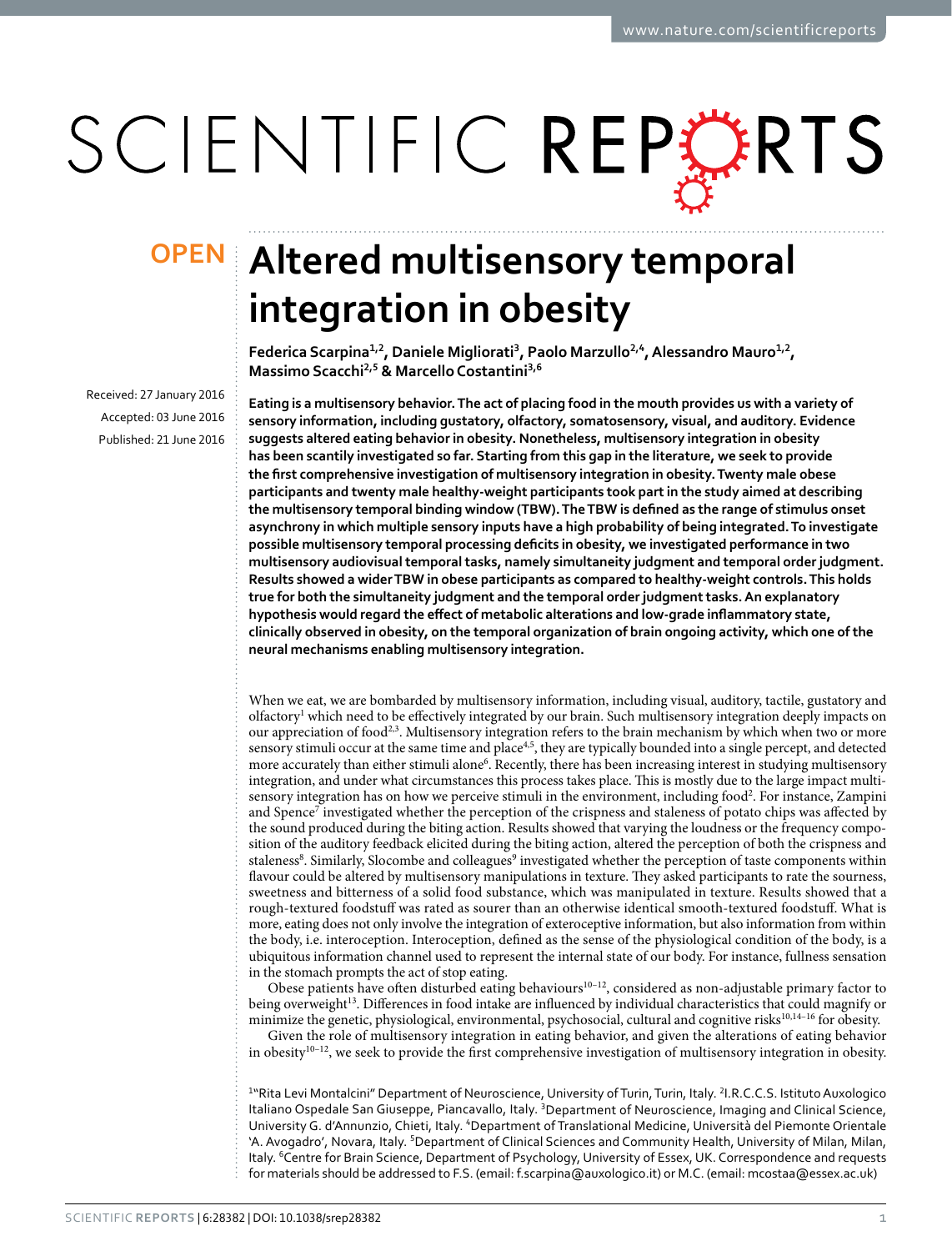<span id="page-1-0"></span>

| Group   | Age in<br>vears | <b>Education</b> in<br>vears | <b>BMI</b> | <b>BDI</b><br>Score | Epworth<br>Score |
|---------|-----------------|------------------------------|------------|---------------------|------------------|
| Obese   | 37.4            | 12.8                         | 43.5       | 6.6                 | 6.1              |
|         | (8.9)           | (3.9)                        | (4.52)     | (4.6)               | (4.4)            |
| Healthy | 37.8            | 13.1                         | 23.6       | 6                   | 6.5              |
|         | (9.8)           | (2.1)                        | (1.9)      | (5.5)               | (2.7)            |

**Table 1. Demographic and clinical data for the obese participants and the healthy-weight participants.** Means and standard deviations (in brackets) are reported. Age and Education are reported in years; BMI=body

mass index express in units of  $kg/m^2$ ;  $BDI = Beck$  Depression Inventory. 

Indeed only recently preliminary results were reported by Wan and colleagues<sup>17</sup>. They showed that obese people tend to respond more slowly to multisensory stimulation in an audiotactile discrimination task than underweight people.

Several factors impact multisensory integration. One such factor is the temporal relationships of the paired stimuli<sup>[4,](#page-4-3)18</sup>. Accordingly, the more temporally coincident the stimuli, the larger the multisensory integration generated by their pairing<sup>18</sup>. While temporal synchrony generally results in a high degree of multisensory integration, paired stimuli do not need to be precisely synchronous in order to generate significant neural and perceptual changes. Indeed, multisensory integration occurs over a temporal interval called multisensory temporal binding window<sup>19</sup> (TBW), or temporal window of integration<sup>20</sup>. TBW is defined as the range of stimulus-onset asynchronies (SOAs) in which multiple sensory inputs have a high probability of being integrated and altering responses<sup>21</sup>. TBW represents a measure of the effectiveness of multisensory integration mechanisms[21](#page-5-4),[22](#page-5-5). Previous studies have indeed shown that alterations of the TBW are strongly related to high-level cognitive impairments, including language and communications<sup>19,22</sup>.

Several experimental paradigms have been developed to assess the TBW. Two such experimental paradigms are the simultaneity judgment task (SJ) and the temporal order judgment task  $(TOJ)^{21,23}$  $(TOJ)^{21,23}$  $(TOJ)^{21,23}$ . In the SJ, pairs of multisensory stimuli (e.g. auditory and visual) are presented at different SOAs and participants are required to judge whether the stimuli were presented simultaneously or successively<sup>[21,](#page-5-4)23</sup>. In the TOJ, participants are presented with a pair of stimuli at varying SOAs and required to judge which stimulus was presented first or second<sup>24,25</sup>. In this study we evaluated the TBW in obese participants and healthy weight control subjects using both the SJ and TOJ task. We used both tasks as they imply different perceptual and/or cognitive operations. Indeed, while SJ task requires a low-level analysis of stimuli in terms of temporal relationships, TOJ task implies additional processing steps following the lower-level analyses of temporal relationships. Despite such dissimilarity, the two tasks share a common underlying process responsible for the ascription of temporal identity at a stimuli<sup>26</sup>. Such common characteristic allows us to genuinely measure temporal features of multisensory integration in obesity.

#### **Methods**

**Participants.** Twenty male obese participants and twenty male healthy-weight participants took part in the study. All participants were right-handed. All obese participants were recruited during the first week of a diagnostic recovery in the IRCCS Istituto Auxologico Italiano–Ospedale San Giuseppe. The healthy-weight group was recruited outside the clinical institute.

The study was approved by the ethical committee of the IRCCS Istituto Auxologico Italiano and it was performed in compliance with Declaration of Helsinki's ethical principles (World Medical Association, 1991). All participants were volunteers who gave informed written consent, were free to withdraw at will and were naïve to the rationale of the experiment.

Demographic and clinical data are reported in [Table 1.](#page-1-0) The two groups were comparable in terms of *Age* (t(38) = −0.141; p = 0.889; 95% CI [−5.34; 6.14]) and *Education* (t(38) = 0.346; p = 0.731; 95% CI [−1.69; 2.39]). As expected, obese people showed a significant higher *body mass index* (BMI) than healthy participants  $(t(38)=12.37; p<0.001; 95\% \text{ CI } [-22.09; -17.64]).$ 

The Italian version<sup>[27](#page-5-10)</sup> of the Epworth sleepiness scale was administered to the participants in order to assess subjective average sleep propensity during real-life situations<sup>28</sup>. The two groups reported similar scores at this questionnaire (t(38) = 0.339; p = 0.736; 95% CI [ $-1.98$ ; 2.78]). Moreover, all participants were assessed by the Italian version<sup>29</sup> of Beck Depression Inventory<sup>30</sup> about the presence of depressive symptoms in every-day life. Also in this case, the two groups reported similar scores at this questionnaire t(38) = −0.402; p = 0.69; 95% CI [−3.92; −2.62].

**Stimuli.** All stimuli were presented using OpenSesame 2.9.6<sup>31</sup>. Visual stimuli consisted of a white ring circumscribing a visual fixation cross on a black background and were 1.8 cm in diameter or 1.7° of visual angle. They were presented at a distance of approximately 60cm from the participants and lasted 30ms. Auditory stimuli consisted of a 3.500Hz pure tone. They were presented binaurally via noise-cancelling headphones and lasted 30ms.

**Tasks.** Participants performed the Simultaneity Judgment Task (SJ) and the Temporal Order Judgment Task (TOJ) in separate sessions. In both tasks (see [Fig. 1\)](#page-2-0), visual and auditory stimuli were delivered sequentially with one of the following Stimulus Onset Asynchronies (SOAs):  $\pm 50$ ,  $\pm 100$ ,  $\pm 150$ ,  $\pm 200$ ,  $\pm 250$ ,  $\pm 300$ ,  $\pm 350$ ,  $\pm 400$ . Negative SOAs indicate that the auditory stimulus is presented first (auditory leading trials), whereas positive SOAs indicate that the visual stimulus is presented first (visual leading trials). In the SJ task, participants reported whether the auditory and visual stimuli were presented at the same or different times. In the TOJ task, participants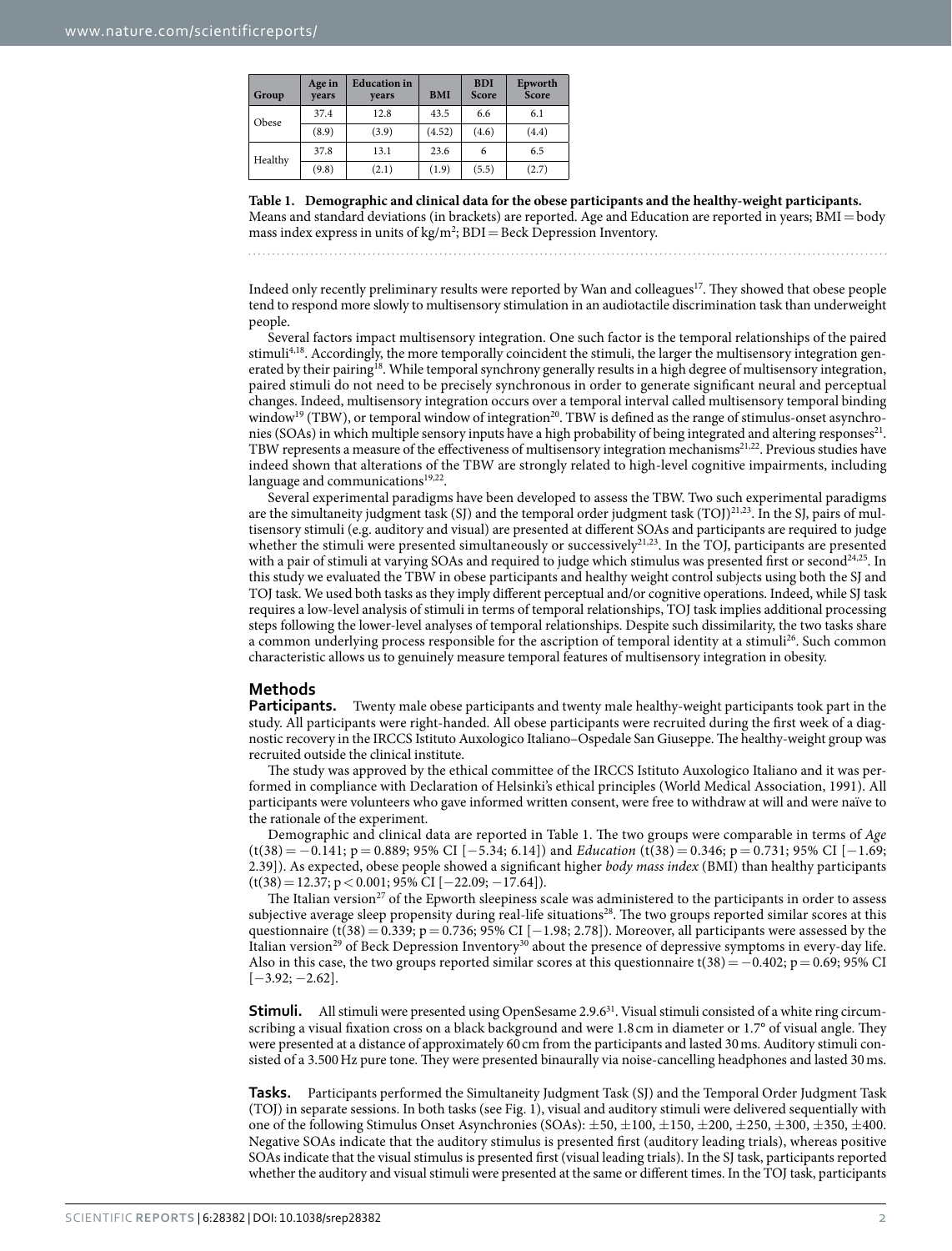

<span id="page-2-0"></span>**Figure 1.** Graphical representation of stimuli presentation.

reported which stimulus came first. The intertrial interval (ITI) ranged between 2000 and 3000 ms. The presentation of the stimuli was pseudo-randomized.

Participants performed two blocks for each task. In each block, each SOA was presented 16 times for a total of 256 trials per block. Overall participants completed 512 trials for the SJ task and 512 trials for TOJ task. Task order was counterbalanced across participants.

**Procedure.** Participants were seated in a dimly lit room with their corporeal midline aligned with a fixation point located 60 cm from the plane of their eyes. Participants rested their right and left index fingers on two response buttons located on a Table. Each hand was in its homonymous hemispace. Participants were instructed to fixate toward a fixation cross at all times. Participants provided their answers by pressing a response button with the right or the left index finger, with the button representation (synchronous/asynchronous or auditory-first/ visual-first) being balanced across blocks.

**Data Analysis.** To calculate the individual's TBWs in the SJ task, we first computed the percentage of simultaneous responses across all SOAs for each participant. The observed distribution of responses was fitted to a Gaussian function<sup>[32,](#page-5-15)33</sup> using the *fit* function implemented in MATLAB (fit type: gauss1). The peak of this curve is referred to as the point of subjective simultaneity (PSS). It is assumed that, at this particular SOA, the information from the different modalities is perceived as being maximally simultaneous. Another measure that can be derived from this curve is its standard deviation. The standard deviation is reflected in the width of the curve and is taken as the window of temporal integration (i.e. Temporal Binding Window, TBW), because it represents the range of SOAs at which the brain treats the two sensory information as occurring simultaneously $33$ .

For the TOJ task, data analysis was as follows: first we calculated a rate of visual-first responses with each SOA. Then, a single psychometric function was fitted to the response rates across all SOAs, using the *glmfit* function in MATLAB, so as to determine the just noticeable difference (JND) for each group. The JND was defined as half of the difference between the two x values for which the psychometric function had a y value of 25% and 75[%32.](#page-5-15)

### **Results**

**Simultaneity judgment task.** Data from one obese participant were excluded from the analysis because of a bad fitting of the Gaussian function, thus making impossible to define his TBW. Data from both groups were normally distributed (Shapiro-Wilk test,  $p = 0.33$ ), hence parametric statistics were computed. Data were analyzed using an independent sample t-test. The results showed a wider TBW in obese participants (Mean= 663ms,  $STD = 128$  ms) as compared to healthy-weight controls (Mean = 496 ms,  $STD = 149$ ; t(37) =  $-3.73$ ; p < 0.001; 95% CI [−257; −76]) (See [Fig. 2](#page-3-0)).

**Temporal order judgment task.** JND values violated normality (Shapiro-Wilk test,  $p = 0.006$ ), hence data were log-transformed to obtain a normal distribution. The JND values were analyzed using an independent sample t-test. The results showed a higher JND in obese participants (Mean= 196ms; STD= 90ms) as compared to healthy-weight controls (Mean = 129 ms; STD = 75 ms; t(1, 38) = −3,18; p < 0.003; 95% CI [−0327; −0.07]) (See [Fig. 3](#page-3-1)).

### **Discussion**

Eating behavior is contributed by almost all our senses. Given the alteration of eating behavior in obesity, we predicted alterations in multisensory integration in obesity. To test our hypothesis we investigated the temporal characteristics of audiovisual integration in obese participants. We found that the Temporal Binding Window (TBW), conceived as a measure of multisensory integration effectiveness<sup>[21](#page-5-4)</sup>, is markedly wider in obese participants as compared to healthy-weight control participants.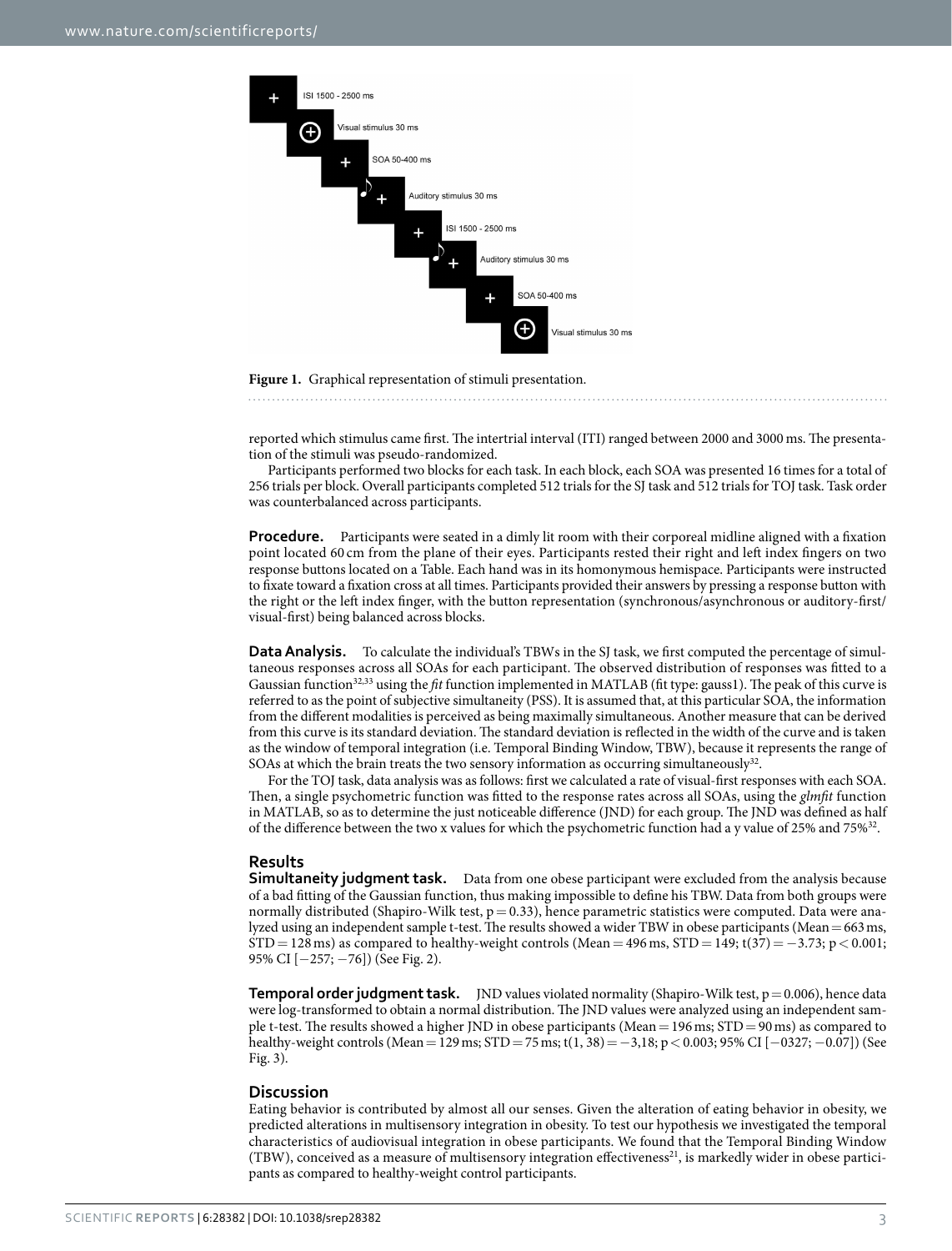

<span id="page-3-0"></span>**Figure 2. Group mean Temporal Binding Windows defined using the Simultaneity Judgment Task (SJ).**  Red curve represents obese participants, black curve represents healthy-weight controls. Symbols represent the raw, unfitted data.



<span id="page-3-1"></span>**Figure 3. Group mean JND values defined using the Temporal Order Judgment (TOJ) task.** Red curve represents obese participants, black curve represents healthy-weight controls. Symbols represent the raw, unfitted data.

Human ability to integrate sensory stimuli from different sources is essential in order to generate a multitude of brain functions<sup>34</sup> and complex adaptive behaviors<sup>[21](#page-5-4)</sup>, and it affects how we perceive the world<sup>35</sup>. Multisensory integration determines the span-life nature of human cognition $36$  as it promotes heightened attention, perceptual processing and memory in adults as well as in infants<sup>37</sup>. Hence, alteration in this process may cascade into high-level cognitive deficits, well described in obese people<sup>38-45</sup>.

Most intriguingly, multisensory integration plays a pivotal role in shaping the way in which we represent and experience our body, namely our body representation<sup>[46](#page-5-22),[47](#page-5-23)</sup>. Several lines of evidence support this idea. For instance, Ionta and colleagues<sup>48</sup> showed that impaired information from on sensory channel deteriorates multisensory body representation. Preliminary results suggest altered body representation in obesit[y45](#page-5-25),[49–55](#page-5-26). It is entirely possible that these alterations are not only due to top-down influence of psychological components<sup>[56,](#page-5-27)57</sup>, but also to bottom-up sensory integration deficits. Preliminary results about disturbances in body representation were reported in other eating disorders such as in anorexia nervosa<sup>58,[59](#page-6-0)</sup>, in which an overestimation of body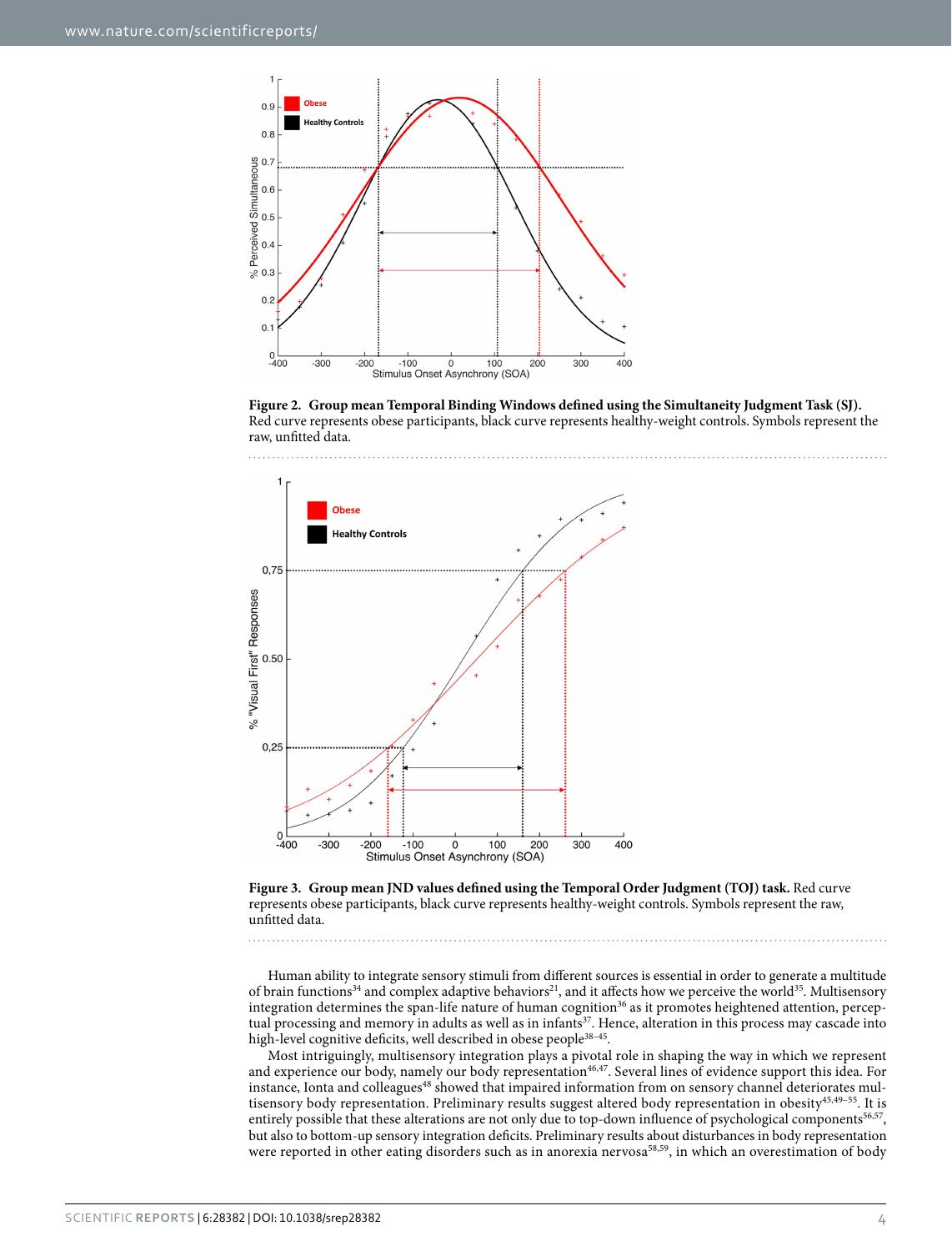size was observed. Future studies should investigate the possible relationship between eating disorders and body representation.

Possibly one might argue that multisensory deficits in obesity could be traced to altered unisensory perception. Research indeed suggests altered perception of painful<sup>60-62</sup>, vibratory and thermal stimuli<sup>63</sup>, along with altered perception of information from the inner body, including gastric sensorimotor functions<sup>64</sup> in obese peo-ple. However, these findings are controversial. For instance, Deore and colleagues<sup>[65](#page-6-4)</sup> reported intact auditory perception in a simple detection task in obese participants, while Wan and colleagues<sup>17</sup> reported equal ability to detect audio or tactile stimuli in obese and healthy-weigh participants. Hence, research on unisensory processing in obesity has generated conflicting results. Hence we are inclined to believe that multisensory deficits in obesity cannot be entirely attributed to unisensory deficits.

How can we account for altered multisensory integration in obese people, as revealed by a wider TBW? The hypothesis we put forward pertains the effect of inflammation on the brain oscillatory activity, which is the neural mechanism enabling multisensory integration. Although our hypothesis is highly speculative, it seems to be supported by two lines of evidence. First, oscillatory activity of the brain, far from being mere noise, represents an instrument that can be used in sensory processing<sup>[66](#page-6-5),[67](#page-6-6)</sup> and multisensory integration. Second, obesity is charac-terized by altered neural oscillatory activity<sup>[68](#page-6-7)</sup>. For Instance, Dubbelink and colleagues<sup>68</sup> recorded neural oscillatory activity in obese participants and normal weight controls during eyes-closed resting-state condition. Results showed altered neural oscillatory activity in delta (0.5–4Hz) and beta (13–30Hz) frequency bands in obese as compare to normal weight controls.

Interestingly, high levels of pro-inflammatory cytokines, as often observed in obese people, impact on brain oscillatory activity. Such an effect is likely to reflect alterations of the excitation/inhibition balance, which is contributed by GABAergic interneurons<sup>69</sup>. Empirical studies have indeed shown that pro-inflammatory cytokines increase the protein expression of GABA transporter type 1 and 3, which are the two important subtypes of GATs responsible for the regulation of extracellular GABA levels in the brain. In particular, GAT1 transporter removes GABA from the synaptic cleft<sup>70</sup>, while GAT3 mediates uptake of GABA from the synaptic cleft by surrounding glial cells<sup>[71](#page-6-10)</sup>. Overall, the removal of GABA from the synaptic cleft is likely to decrease the inhibitory effect of GABA, altering neural oscillatory activity<sup>[72](#page-6-11)</sup>.

If our argument is at stake, one may formulate interesting hypotheses on the effect of inflammation on multisensory processing. For instance it could be hypothesized that participants with ongoing inflammation show altered temporal window of integration, as measured with a simultaneity judgment task, and altered perception of multisensory illusions[73](#page-6-12).

We are aware of the speculative nature of our hypothesis, and that a number of factors play a role in the processes here described. For instance, it must be noticed that the role of oscillatory activity in multisensory integration is still a matter of debate. It might be argued that altered stimulus-driven neural response, rather than altered oscillatory activity in obese participants might account for our results. Such an explanation is not at odds with our proposal. Stimulus-driven neural response and oscillatory activity are tightly linked to each other, so that the former depends on the latter at the time the stimulus impinges on brain oscillatory activity<sup>74</sup>.

In conclusion, this study suggests that temporal integration of auditory and visual stimuli is altered in obesity. Many basic questions regarding the relationship between obesity and multisensory integration as possible consequence effect on cognition remain unanswered. Obesity is one of the most significant contemporary health concern characterized by an unhealthy body, such as chronic inflammation, and an unhealthy mind, such as cognitive dysfunctions<sup>75</sup>. Furthermore recognizing possible differences in multisensory abilities in obesity would have several important applications not only in terms of more specific remediation strategies for cognitive difficulties, but also for the future design and implementation of healthy assistance programs and devices based on multisensory perception<sup>76</sup>.

#### **References**

- <span id="page-4-0"></span>1. Rolls, E. T. Taste, olfactory, and food reward value processing in the brain. *Prog Neurobiol* **127–128,** 64–90, doi: 10.1016/j. pneurobio.2015.03.002 (2015).
- <span id="page-4-1"></span>2. Spence, C. Multisensory flavor perception. *Cell* **161,** 24–35, doi: 10.1016/j.cell.2015.03.007 (2015).
- <span id="page-4-2"></span>3. Wallace, M. T. Multisensory Perception: The Building of Flavor Representations. *Curr Biol* **25,** R986–988, doi: 10.1016/j. cub.2015.09.009 (2015).
- <span id="page-4-3"></span>4. Meredith, M. A. & Stein, B. E. Visual, auditory, and somatosensory convergence on cells in superior colliculus results in multisensory integration. *J Neurophysiol* **56,** 640–662 (1986).
- <span id="page-4-4"></span>5. Meredith, M. A. & Stein, B. E. Spatial factors determine the activity of multisensory neurons in cat superior colliculus. *Brain Res* **365,** 350–354 (1986).
- <span id="page-4-5"></span>6. Stein, B. E. & Stanford, T. R. Multisensory integration: current issues from the perspective of the single neuron. *Nat Rev Neurosci* **9,** 255–266, doi: 10.1038/nrn2331 (2008).
- <span id="page-4-6"></span>7. Zampini, M. & Spence, C. The role of auditory cues in modulating the perceived crispness and staleness of potato chips. *Journal of Sensory Studies* **19,** 347–363, doi: 10.1111/j.1745-459x.2004.080403.x (2004).
- <span id="page-4-8"></span><span id="page-4-7"></span>8. Auvray, M. & Spence, C. The multisensory perception of flavor. *Conscious Cogn* **17,** 1016–1031, doi: S1053-8100(07)00065-7 (2008). 9. Slocombe, B. G., Carmichael, D. A. & Simner, J. Cross-modal tactile-taste interactions in food evaluations. *Neuropsychologia*, doi:
- <span id="page-4-9"></span>S0028-3932(15)30096-8 (2015). 10. Sarwer, D. B., Dilks, R. J. & West-Smith, L. Dietary intake and eating behavior after bariatric surgery: threats to weight loss
	- maintenance and strategies for success. *Surg Obes Relat Dis* **7,** 644–651, doi: 10.1016/j.soard.2011.06.016 (2011).
- 11. van Hout, G. C., Verschure, S. K. & van Heck, G. L. Psychosocial predictors of success following bariatric surgery. *Obes Surg* **15,** 552–560, doi: 10.1381/0960892053723484 (2005).
- 12. Wardle, J. Eating behaviour and obesity. *Obes Rev* **8** Suppl 1, 73–75, doi: 10.1111/j.1467-789X.2007.00322.x (2007).
- <span id="page-4-10"></span>13. da Silva, S. S. & da Costa Maia, A. Obesity and treatment meanings in bariatric surgery candidates: a qualitative study. *Obes Surg* **22,** 1714–1722, doi: 10.1007/s11695-012-0716-y (2012).
- <span id="page-4-11"></span>14. Blundell, J. E. *et al.* Resistance and susceptibility to weight gain: individual variability in response to a high-fat diet. *Physiol Behav* **86,** 614–622, doi: 10.1016/j.physbeh.2005.08.052 (2005).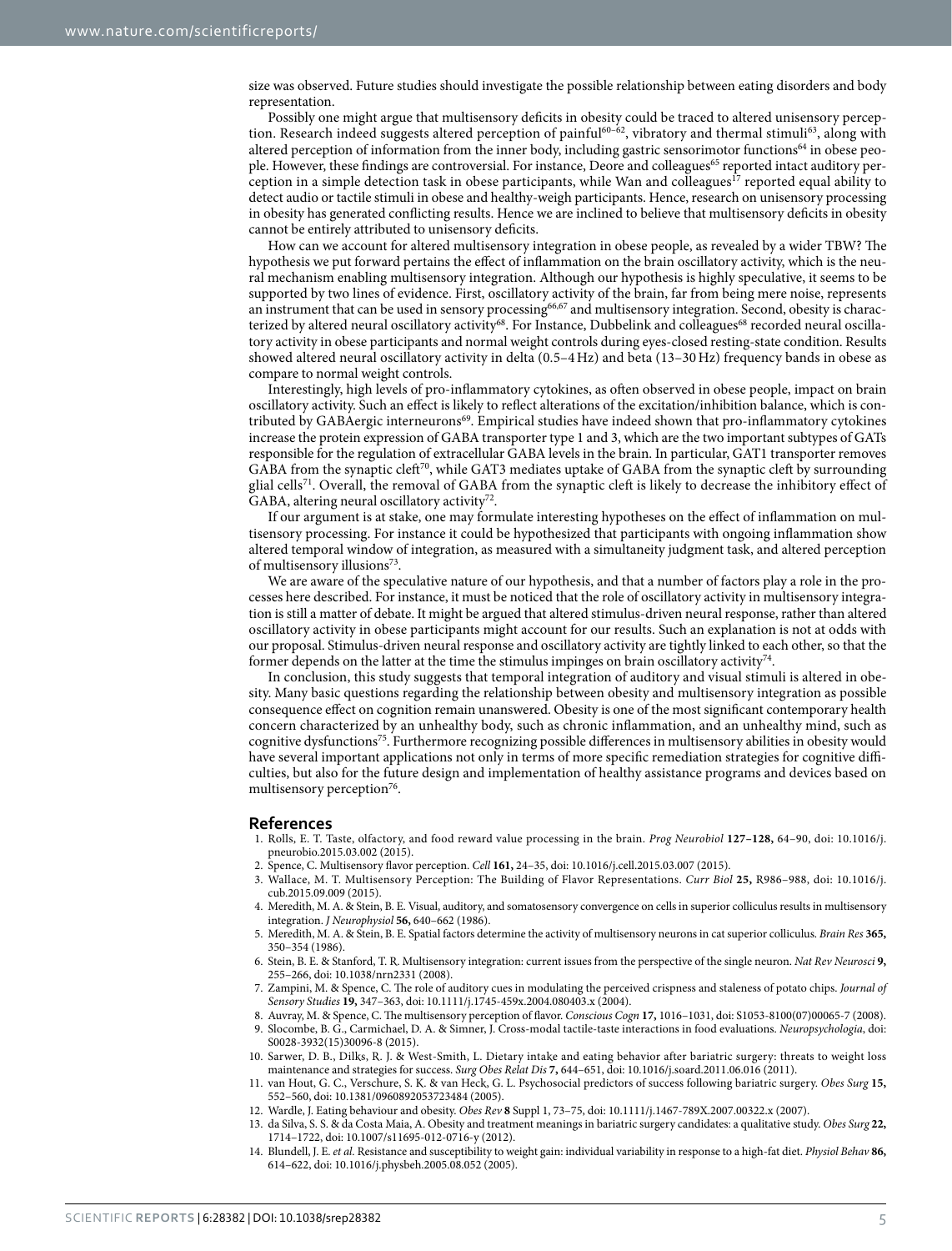- 15. French, S. A., Epstein, L. H., Jeffery, R. W., Blundell, J. E. & Wardle, J. Eating behavior dimensions. Associations with energy intake and body weight. A review. *Appetite* **59,** 541–549, doi: 10.1016/j.appet.2012.07.001 (2012).
- 16. Heitmann, B. L. *et al.* Obesity: lessons from evolution and the environment. *Obes Rev* **13,** 910–922, doi: 10.1111/j.1467-789X.2012.01007.x  $(2012)$
- <span id="page-5-0"></span>17. Wan, X., Spence, C., Mu, B., Zhou, X. & Ho, C. Assessing the benefits of multisensory audiotactile stimulation for overweight individuals. *Exp Brain Res* **232,** 1085–1093, doi: 10.1007/s00221-013-3792-x (2014).
- <span id="page-5-1"></span>18. Meredith, M. A., Nemitz, J. W. & Stein, B. E. Determinants of multisensory integration in superior colliculus neurons. I. Temporal factors. *J Neurosci* **7,** 3215–3229 (1987).
- <span id="page-5-2"></span>19. Wallace, M. T. & Stevenson, R. A. The construct of the multisensory temporal binding window and its dysregulation in developmental disabilities. *Neuropsychologia* **64C,** 105–123, doi: 10.1016/j.neuropsychologia.2014.08.005 (2014).
- <span id="page-5-3"></span>20. Colonius, H. & Diederich, A. Multisensory interaction in saccadic reaction time: a time-window-of-integration model. *J Cogn Neurosci* **16,** 1000–1009, doi: 10.1162/0898929041502733 (2004).
- <span id="page-5-4"></span>21. Stevenson, R. A. & Wallace, M. T. Multisensory temporal integration: task and stimulus dependencies. *Exp Brain Res* **227,** 249–261, doi: 10.1007/s00221-013-3507-3 (2013).
- <span id="page-5-5"></span>22. Stevenson, R. A. *et al.* Multisensory temporal integration in autism spectrum disorders. *J Neurosci* **34,** 691–697, doi: 10.1523/ JNEUROSCI.3615-13.2014 (2014).
- 23. Zampini, M., Guest, S., Shore, D. I. & Spence, C. Audio-visual simultaneity judgments. *Percept Psychophys* **67,** 531–544 (2005).
- <span id="page-5-8"></span><span id="page-5-7"></span><span id="page-5-6"></span>24. Shore, D. I., Spence, C. & Klein, R. M. Visual prior entry. *Psychol Sci* **12,** 205–212 (2001).
- 25. Zampini, M., Shore, D. I. & Spence, C. Audiovisual temporal order judgments. *Exp Brain Res* **152,** 198–210, doi: 10.1007/s00221- 003-1536-z (2003).
- <span id="page-5-9"></span>26. Vatakis, A., Navarra, J., Soto-Faraco, S. & Spence, C. Audiovisual temporal adaptation of speech: temporal order versus simultaneity judgments. *Exp Brain Res* **185,** 521–529, doi: 10.1007/s00221-007-1168-9 (2008).
- <span id="page-5-10"></span>27. Vignatelli, L. *et al.* Italian version of the Epworth sleepiness scale: external validity. *Neurol Sci* **23,** 295–300, doi: 10.1007/ s100720300004 (2003).
- <span id="page-5-11"></span>28. Johns, M. W. A new method for measuring daytime sleepiness: the Epworth sleepiness scale. *Sleep* **14,** 540–545 (1991).
- <span id="page-5-13"></span><span id="page-5-12"></span>29. Sica, C. & Ghisi, M. In *Leading-edge psychological tests and testing* (ed M. A. Lange) 27–50 (Nova Science Publishers, 2007).
- 30. Beck, A. T., Ward, C. H., Mendelson, M., Mock, J. & Erbaugh, J. An inventory for measuring depression. *Arch Gen Psychiatry* **4,** 561–571 (1961).
- <span id="page-5-14"></span>31. Mathot, S., Schreij, D. & Theeuwes, J. OpenSesame: an open-source, graphical experiment builder for the social sciences. *Behav Res Methods* **44,** 314–324, doi: 10.3758/s13428-011-0168-7 (2012).
- <span id="page-5-15"></span>32. Vroomen, J. & Keetels, M. Perception of intersensory synchrony: a tutorial review. *Atten Percept Psychophys* **72,** 871–884, doi: 10.3758/APP.72.4.871 (2010).
- <span id="page-5-17"></span><span id="page-5-16"></span>33. Meredith, M. A. & Stein, B. E. Interactions among converging sensory inputs in the superior colliculus. *Science* **221,** 389–391 (1983). 34. Hari, R., Levanen, S. & Raij, T. Timing of human cortical functions during cognition: role of MEG. *Trends Cogn Sci* **4,** 455–462
- <span id="page-5-18"></span>(2000). 35. Koelewijn, T., Bronkhorst, A. & Theeuwes, J. Attention and the multiple stages of multisensory integration: A review of audiovisual studies. *Acta Psychol (Amst)* **134,** 372–384, doi: 10.1016/j.actpsy.2010.03.010 (2010).
- <span id="page-5-19"></span>36. Bremner, A. J. & Spence, C. Unimodal experience constrains while multisensory experiences enrich cognitive construction. *Behavioral and Brain Sciences* **31,** 335–336, doi: 10.1017/S0140525X0800410X (2008).
- <span id="page-5-20"></span>37. Dionne-Dostie, E., Paquette, N., Lassonde, M. & Gallagher, A. Multisensory integration and child neurodevelopment. *Brain Sci* **5,** 32–57, doi: 10.3390/brainsci5010032 (2015).
- <span id="page-5-21"></span>38. Kanaya, A. M. *et al.* Total and regional adiposity and cognitive change in older adults: The Health, Aging and Body Composition (ABC) study. *Arch Neurol* **66,** 329–335, doi: 10.1001/archneurol.2008.570 (2009).
- 39. Sabia, S., Kivimaki, M., Shipley, M. J., Marmot, M. G. & Singh-Manoux, A. Body mass index over the adult life course and cognition in late midlife: the Whitehall II Cohort Study. *Am J Clin Nutr* **89,** 601–607, doi: 10.3945/ajcn.2008.26482 (2009).
- 40. Singh-Manoux, A. *et al.* Obesity phenotypes in midlife and cognition in early old age: the Whitehall II cohort study. *Neurology* **79,** 755–762, doi: 10.1212/WNL.0b013e3182661f63 (2012).
- 41. van den Berg, E., Kloppenborg, R. P., Kessels, R. P., Kappelle, L. J. & Biessels, G. J. Type 2 diabetes mellitus, hypertension, dyslipidemia and obesity: A systematic comparison of their impact on cognition. *Biochim Biophys Acta* **1792,** 470–481, doi: 10.1016/j.bbadis.2008.09.004 (2009).
- 42. Gunstad, J. *et al.* Elevated body mass index is associated with executive dysfunction in otherwise healthy adults. *Compr Psychiatry* **48,** 57–61, doi: 10.1016/j.comppsych.2006.05.001 (2007).
- 43. Luchsinger, J. A. & Gustafson, D. R. Adiposity and Alzheimer's disease. *Curr Opin Clin Nutr Metab Care* **12,** 15–21, doi: 10.1097/ MCO.0b013e32831c8c71 (2009).
- 44. Prickett, C., Brennan, L. & Stolwyk, R. Examining the relationship between obesity and cognitive function: a systematic literature review. *Obes Res Clin Pract* **9,** 93–113, doi: 10.1016/j.orcp.2014.05.001 (2015).
- <span id="page-5-25"></span>45. Scarpina, F., Castelnuovo, G. & Molinari, E. Tactile mental body parts representation in obesity. *Psychiatry Res* **220,** 960–969, doi: 10.1016/j.psychres.2014.08.020 (2014).
- <span id="page-5-22"></span>46. Blanke, O. Multisensory brain mechanisms of bodily self-consciousness. *Nat Rev Neurosci* **13,** 556–571, doi: 10.1038/nrn3292 (2012).
- <span id="page-5-23"></span>47. Ehrsson, H. H. *The concept of body ownership and its relation to multisensory integration*. 775–792 (MIT Press, 2012).
- <span id="page-5-24"></span>48. Ionta, S. *et al.* Spinal cord injury affects the interplay between visual and sensorimotor representations of the body. *Sci Rep* **6,** 20144, doi: 10.1038/srep20144 (2016).
- <span id="page-5-26"></span>49. Bell, C., Kirkpatrick, S. W. & Rinn, R. C. Body image of anorexic, obese, and normal females. *J Clin Psychol* **42,** 431–439 (1986).
- 50. Collins, J. K. *et al.* Variability in body shape perception in anorexic, bulimic, obese, and control subjects. *International Journal of Eating Disorders* **6,** 633–638, doi: 10.1002/1098-108x(198709)6:5<633::aid-eat2260060506>3.0.co;2-u (1987).
- 51. Docteur, A., Urdapilleta, I., Defrance, C. & Raison, J. Body perception and satisfaction in obese, severely obese, and normal weight female patients. *Obesity (Silver Spring)* **18,** 1464–1465, doi: 10.1038/oby.2009.418 (2010).
- 52. Garner, D. M., Garfinkel, P. E., Stancer, H. C. & Moldofsky, H. Body image disturbances in anorexia nervosa and obesity. *Psychosom Med* **38,** 327–336 (1976).
- 53. Glucksman, M. L. & Hirsch, J. The response of obese patients to weight reduction. 3. The perception of body size. *Psychosom Med* **31,** 1–7 (1969).
- 54. Schwartz, M. B. & Brownell, K. D. Obesity and body image. *Body Image* **1,** 43–56, doi: 10.1016/S1740-1445(03)00007-X (2004).
- 55. Valtolina, G. G. Body-size estimation by obese subjects. *Percept Mot Skills* **86,** 1363–1374, doi: 10.2466/pms.1998.86.3c.1363 (1998).
- <span id="page-5-27"></span>56. Lo Coco, G., Salerno, L., Bruno, V., Caltabiano, M. L. & Ricciardelli, L. A. Binge eating partially mediates the relationship between body image dissatisfaction and psychological distress in obese treatment seeking individuals. *Eat Behav* **15,** 45–48, doi: 10.1016/j. eatbeh.2013.10.006 (2014).
- <span id="page-5-28"></span>57. McElroy, S. L. *et al.* Are mood disorders and obesity related? A review for the mental health professional. *J Clin Psychiatry* **65,** 634–651, quiz 730 (2004).
- <span id="page-5-29"></span>58. Keizer, A. *et al.* Tactile body image disturbance in anorexia nervosa. *Psychiatry Res* **190,** 115–120, doi: 10.1016/j.psychres.2011.04.031 (2011).